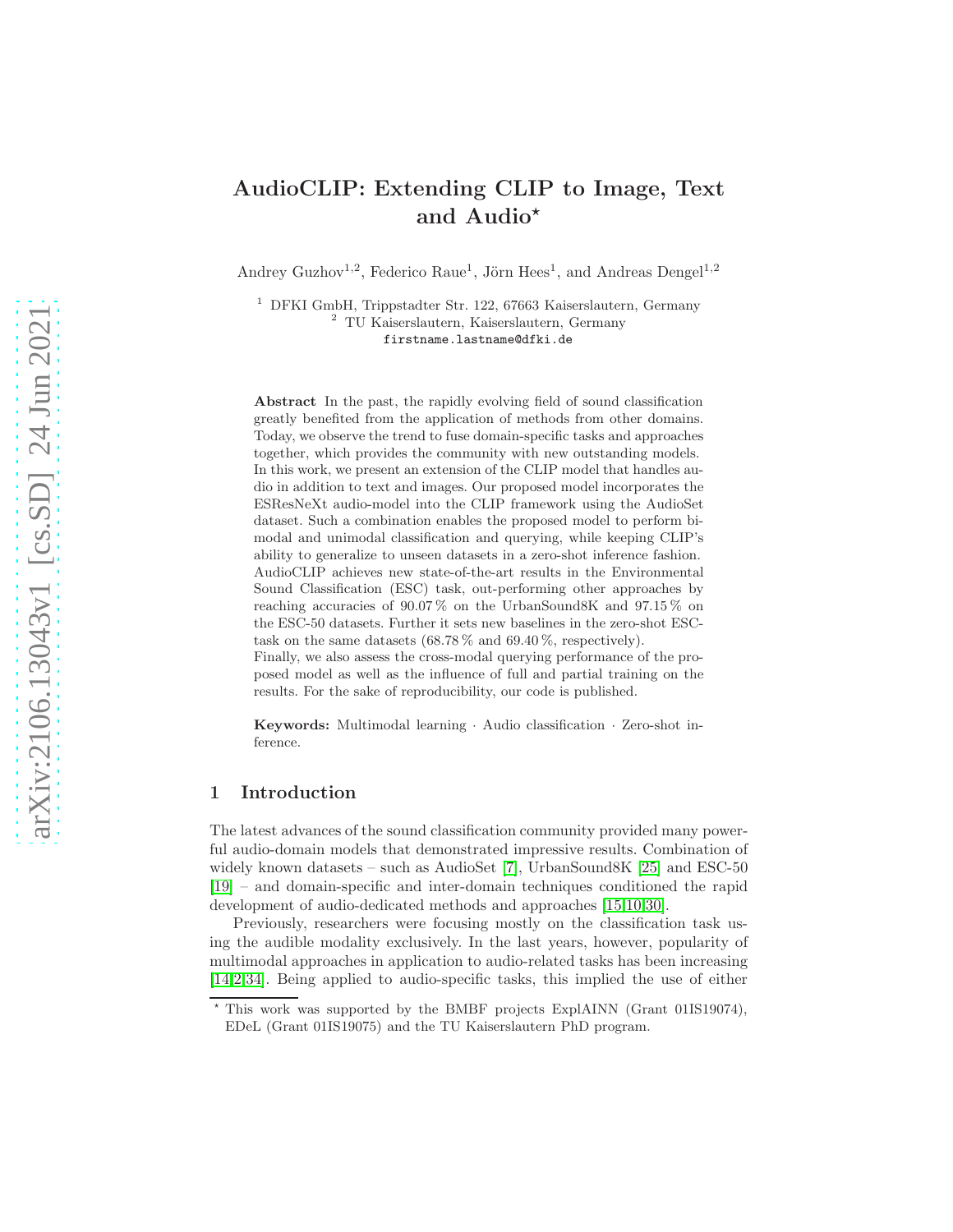textual or visual modalities in addition to sound. While the use of an additional modality together with audio is not rare, combination of more than two modalities is still uncommon in the audio domain. However, the restricted amount of qualitatively labeled data is constraining the development of the field in both, uni- and multimodal directions. Such a lack of data has challenged the research and sparked a cautious growth of interest for zero- and few-shot learning approaches based on contrastive learning methods that rely on textual descriptions [\[13](#page-12-5)[,32](#page-13-4)[,33\]](#page-13-5).

In our work, we propose an approach to combine a high-performance audio model – ESResNeXt [\[10\]](#page-12-2) – into a contrastive text-image model, namely CLIP [\[21\]](#page-13-6), thus, obtaining a tri-modal hybrid architecture. The base CLIP model demonstrates impressive performance and strong domain adaptation capabilities that are referred as "zero-shot inference" in the original paper [\[21\]](#page-13-6). To keep consistency with the CLIP terminology, we use the term "zero-shot" in the sense defined in [\[21\]](#page-13-6).

As we will see, the joint use of three modalities during the training results in out-performance of previous models in environmental sound classification task, extends zero-shot capabilities of the base architecture to the audio modality and introduces an ability to perform cross-modal querying using text, image and audio in any combination.

The remainder of this paper is organized as follows. In [Section 2](#page-1-0) we discuss the current approaches to handle audio in a standalone manner as well as jointly with additional modalities. Then, we describe models that serve as a base of our proposed hybrid architecture in [Section 3,](#page-2-0) its training and evaluation in [Section 4](#page-4-0) and the obtained results in [Section 5.](#page-9-0) Finally, we summarize our work and highlight follow-up research directions in [Section 6.](#page-11-0)

# <span id="page-1-0"></span>2 Related Work

In this section, we provide an overview of the audio-related tasks and approaches that are intersecting in our work. Beginning with description of the environmental sound classification task, we connect it to the zero-shot classification through the description of existing methods to handle multiple modalities in a single model.

The environmental sound classification task implies an assignment of correct labels given samples belonging to sound classes that surround us in the everyday life (e.g., "alarm clock", "car horn", "jackhammer", "mouse clicking", "cat"). To successfully solve this task, different approaches were proposed that included the use of one- [\[27](#page-13-7)[,28\]](#page-13-8) or two-dimensional Convolutional Neural Networks (CNN) operating on static  $[18,24,32,9,15,17,33,8,30]$  $[18,24,32,9,15,17,33,8,30]$  $[18,24,32,9,15,17,33,8,30]$  $[18,24,32,9,15,17,33,8,30]$  $[18,24,32,9,15,17,33,8,30]$  $[18,24,32,9,15,17,33,8,30]$  $[18,24,32,9,15,17,33,8,30]$  $[18,24,32,9,15,17,33,8,30]$  $[18,24,32,9,15,17,33,8,30]$  or trainable  $[23,10]$  $[23,10]$  time-frequency transformation of raw audio. While the first approaches relied on the task-specific design of models, the latter results confirmed that the use of domain adaptation from visual domain is beneficial [\[9,](#page-12-6)[17,](#page-13-11)[10\]](#page-12-2). However, the visual modality was used in a sequential way, implying the processing of only one modality simultaneously.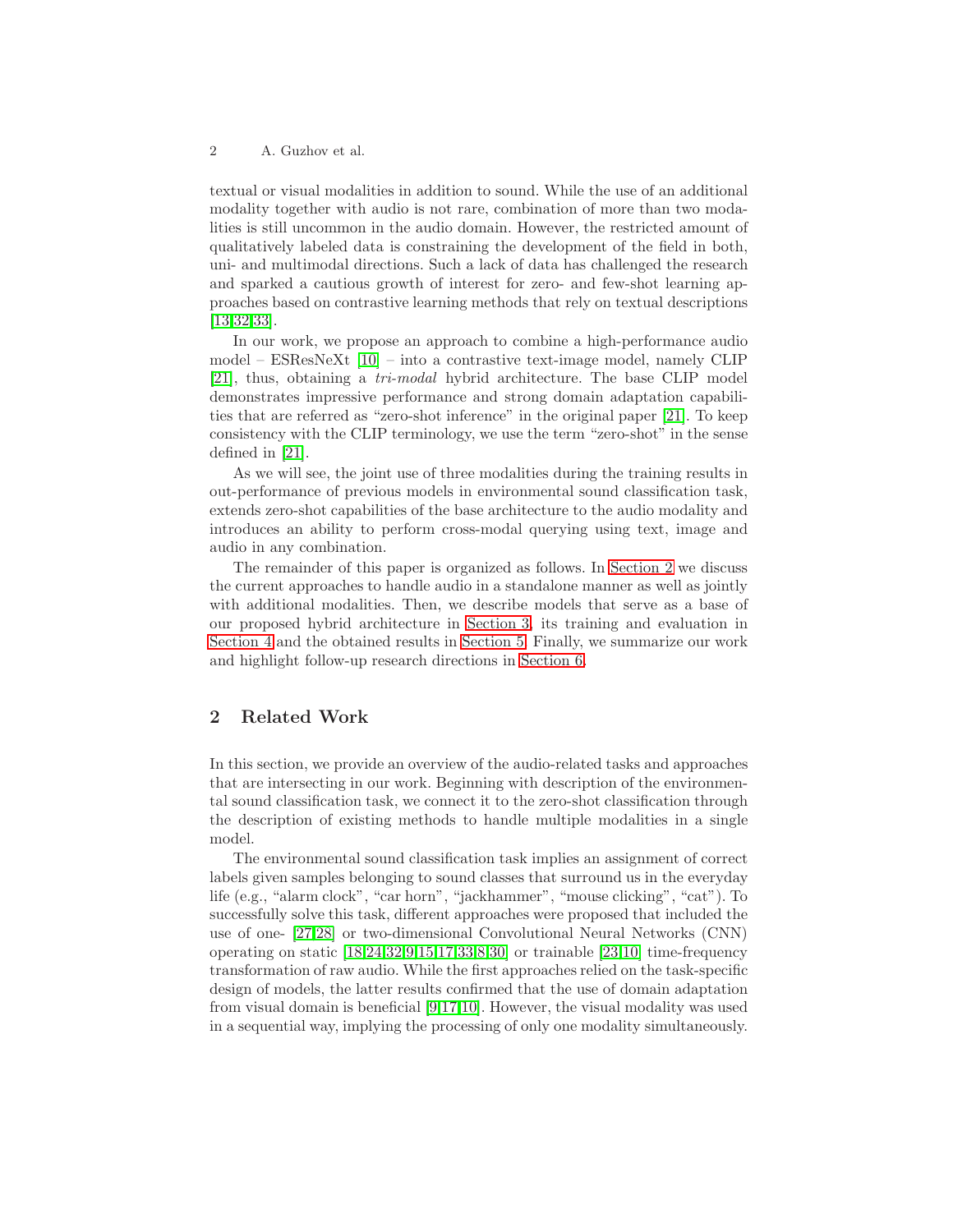The joint use of several modalities occurred first in video-related [\[14](#page-12-3)[,34,](#page-13-3)[6\]](#page-12-8) tasks and was adapted to the sound classification task later [\[13,](#page-12-5)[31\]](#page-13-13). However, despite the multimodal design, such approaches utilized two modalities simultaneously at most, while recent studies suggest that the use of more modalities is beneficial [\[2](#page-12-4)[,1\]](#page-12-9).

The multimodal approaches described above share a common key idea of contrastive learning. Such a technique belongs to the branch of self-supervised learning that, among other features, helps to overcome the lack of qualitatively labeled data. That makes it possible to apply contrastive learning-based training to the zero-shot classification tasks [\[13,](#page-12-5)[32,](#page-13-4)[33\]](#page-13-5).

Summarizing, our proposed model employs contrastive learning to perform training on textual, visual and audible modalities, is able to perform modalityspecific classification or, more general, querying and is implicitly enabled to generalize to previously unseen datasets in a zero-shot inference setup.

# <span id="page-2-0"></span>3 Model

In this section, we describe the key components that make up the proposed model and the way how it handles its input. On a high level, our hybrid architecture combines a ResNet-based CLIP model [\[21\]](#page-13-6) for visual and textual modalities and an ESResNeXt model [\[10\]](#page-12-2) for audible modality, as can be seen in [Figure](#page-2-1) 1.



<span id="page-2-1"></span>Figure 1. Overview of the proposed AudioCLIP model. On the left, the workflow of the text-image-model CLIP is shown. Performing joint training of the text- and imageheads, CLIP learns to align representations of the same concept in a shared multimodal embedding space. On the right, the audio-model ESResNeXT is shown. Here, the added audible modality interacts with two others, enabling the model to handle 3 modalities simultaneously.

### <span id="page-2-2"></span>3.1 CLIP

Conceptually, the CLIP model consists of two subnetworks: text and image encoding heads. Both parts of the CLIP model were pre-trained jointly under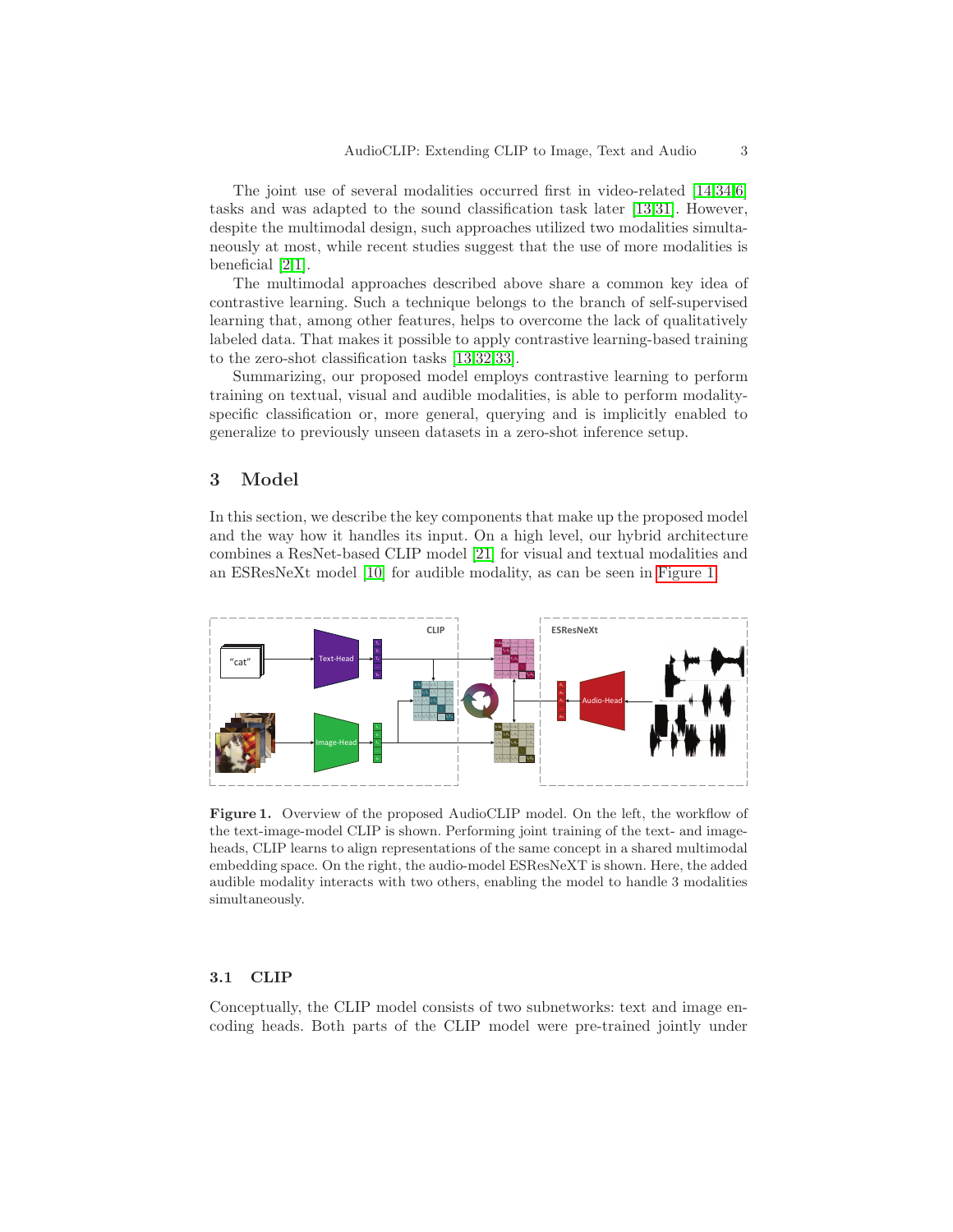natural language supervision [\[21\]](#page-13-6). Such a training setup enabled the model to generalize the classification ability to image samples that belonged to previously unseen datasets according to the provided labels without any additional finetuning.

For the text encoding part, a slightly modified [\[22\]](#page-13-14) Transformer [\[29\]](#page-13-15) architecture was used [\[21\]](#page-13-6). For the chosen 12-layer model, the input text was represented by a lower-case byte pair encoding with a vocabulary of size 49 408 [\[21\]](#page-13-6). Due to computational constraints, the maximum sequence length was clipped at 76 [\[21\]](#page-13-6).

For the image encoding part of the CLIP model, two different architectures were considered. One was a Vision Transformer (ViT) [\[21,](#page-13-6)[5\]](#page-12-10), whose architecture made it similar to the text-head. Another option was represented by a modified ResNet-50 [\[11\]](#page-12-11), whose global average pooling layer was replaced by a QKVattention layer [\[21\]](#page-13-6). As we mentioned in [Section 3.1,](#page-2-2) for the proposed hybrid model we chose the ResNet-based variant of the CLIP model because of its lower computational complexity, in comparison to the ViT-based one.

Given an input batch (text-image pairs) of size  $N$ , both CLIP-subnetworks produce the corresponding embeddings that are mapped linearly into a multimodal embedding space of size 1 024 [\[21\]](#page-13-6). In a such setup, CLIP learns to maximize the cosine similarity between matching textual and visual representations, while minimizing it between incorrect ones, which is achieved using symmetric cross entropy loss over similarity measures [\[21\]](#page-13-6).

### 3.2 ESResNeXt

For the audio encoding part, we decided to apply ESResNeXt model [\[10\]](#page-12-2) that is based on the ResNeXt-50 [\[3\]](#page-12-12) architecture and consists of a trainable timefrequency transformation based on complex frequency B-spline wavelets [\[26\]](#page-13-16). The chosen model contains moderate number of parameters to learn ( $\sim 30$  M), while performing competitive on a large-scale audio dataset, namely AudioSet [\[7\]](#page-12-0), and providing state-of-the-art-level classification results on the UrbanSound8K [\[25\]](#page-13-0) and ESC-50 [\[19\]](#page-13-1) datasets. Additionally, the ESResNeXt model supports an implicit processing of a multi-channel audio input and provides improved robustness against additive white Gaussian noise and sample rate decrease [\[10\]](#page-12-2).

### 3.3 Hybrid Model – AudioCLIP

In this work, we introduce an additional – audible – modality into the novel CLIP framework, which is naturally extending the existing model. We consider the newly added modality as equally important as the originally present. Such a modification became possible through the use of the AudioSet [\[7\]](#page-12-0) dataset that we found suitable for this, as described in [Section 4.1.](#page-4-1)

Thus, the proposed AudioCLIP model incorporates three subnetworks: text-, image- and audio-heads. In addition to the existing text-to-image-similarity loss term, there are two new ones introduced: text-to-audio and image-to-audio. The proposed model is able to process all three modalities simultaneously, as well as any pair of them.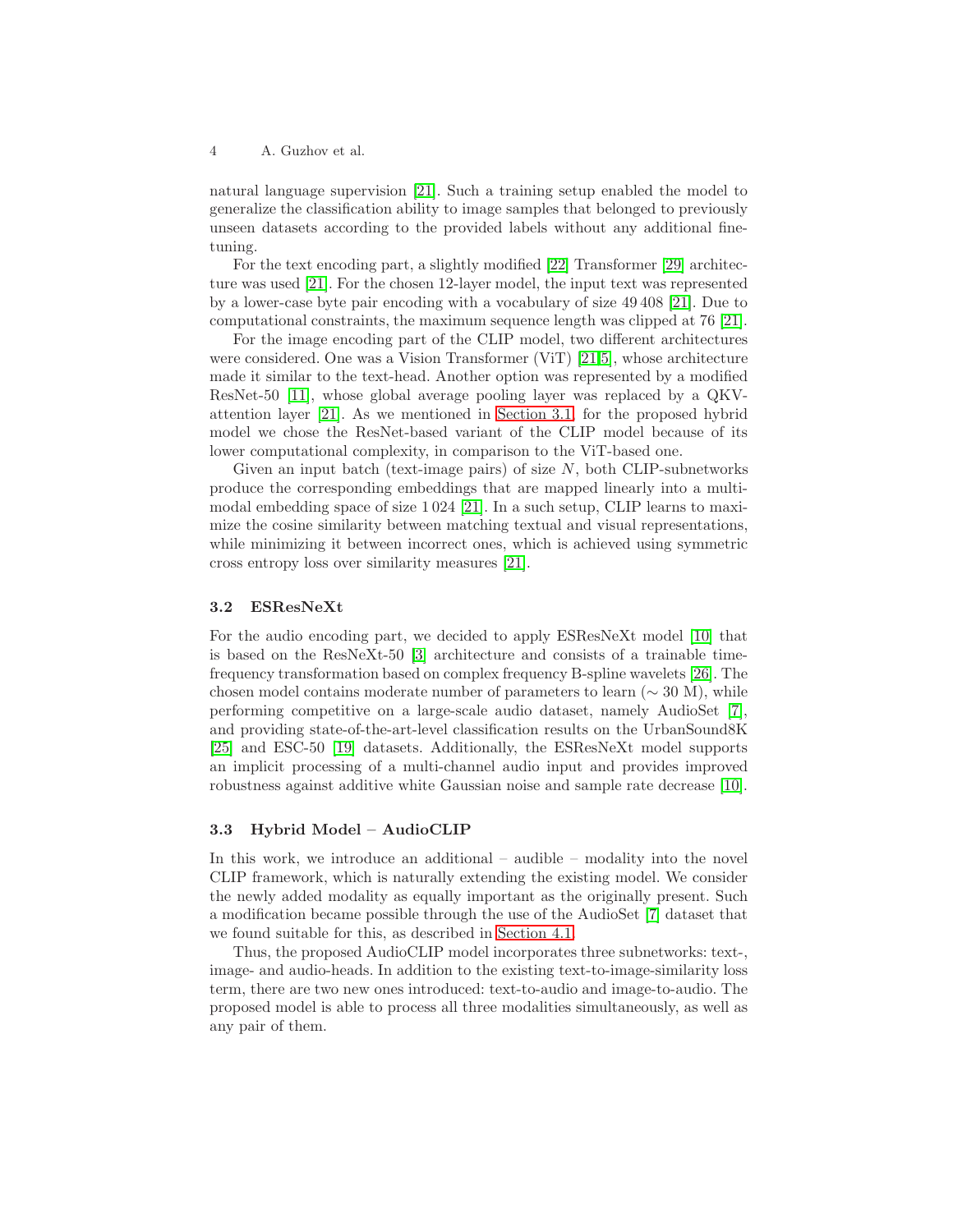## <span id="page-4-0"></span>4 Experimental Setup

In this section, we describe datasets that were used, data augmentation methods we applied, the training process and its corresponding hyper-parameters, finalizing with the performance evaluation methods.

### <span id="page-4-1"></span>4.1 Datasets

In this work, five image, audio and mixed datasets were used directly and indirectly. Here, we describe these datasets and define their roles in the training and evaluation processes.

Composite CLIP Dataset: In order to train CLIP, a new dataset was constructed by its authors. It consisted of roughly 400 M text-image pairs based on a set of ∼ 500 k text-based queries, and each query covered at least ∼ 20 k pairs [\[21\]](#page-13-6). In this work, the CLIP dataset was used indirectly as a weight initializer of the text- and image-heads (CLIP model).

ImageNet: ImageNet is a large-scale visual datasets described in [\[4\]](#page-12-13) that contains more than 1 M images across 1 000 classes. For the purposes of this work, the ImageNet dataset served as a weight initializer of the ESResNeXt model and as a target for the zero-shot inference task.

AudioSet: Being proposed in [\[7\]](#page-12-0), the AudioSet dataset provides a large-scale collection ( $\sim$  1.8 M &  $\sim$  20 k evaluation set) of audible data organized into 527 classes in a non-exclusive way. Each sample is a snippet up to 10 s long from a YouTube-video, defined by the corresponding ID and timings.

For this work, we acquired video frames in addition to audio tracks. Thus, the AudioSet dataset became the glue between the vanilla CLIP framework and our tri-modal extension on top of it. In particular, audio tracks and the respective class labels were used to perform image-to-audio transfer learning for the ESResNeXt model, and then, the extracted frames in addition to audio and class names served as an input for the hybrid AudioCLIP model.

During the training part, ten equally distant frames were extracted from a video recording, and one of them was picked randomly ( $\sim \mathcal{U}$ ) and passed through the AudioCLIP model. In the evaluation phase, the same extraction procedure was performed, with the difference that only a central frame was presented to the model. Performance metrics are reported based on the evaluation set of the AudioSet dataset.

UrbanSound8K: The UrbanSound8K dataset provides 8 732 mono- and binaural audio tracks sampled at frequencies in the range 16 − 48 kHz, each track is not longer than 4s. The audio recordings are organized into ten classes: "air conditioner", "car horn", "children playing", "dog bark", "drilling", "engine idling", "gun shot", "jackhammer", "siren", and "street music". To ensure correctness during the evaluation phase, the UrbanSound8K dataset was split by its authors into 10 non-overlapping folds [\[25\]](#page-13-0) that we used in this work.

On this dataset, we performed zero-shot inference using the AudioCLIP model trained on AudioSet. Also, the audio encoding head was fine-tuned to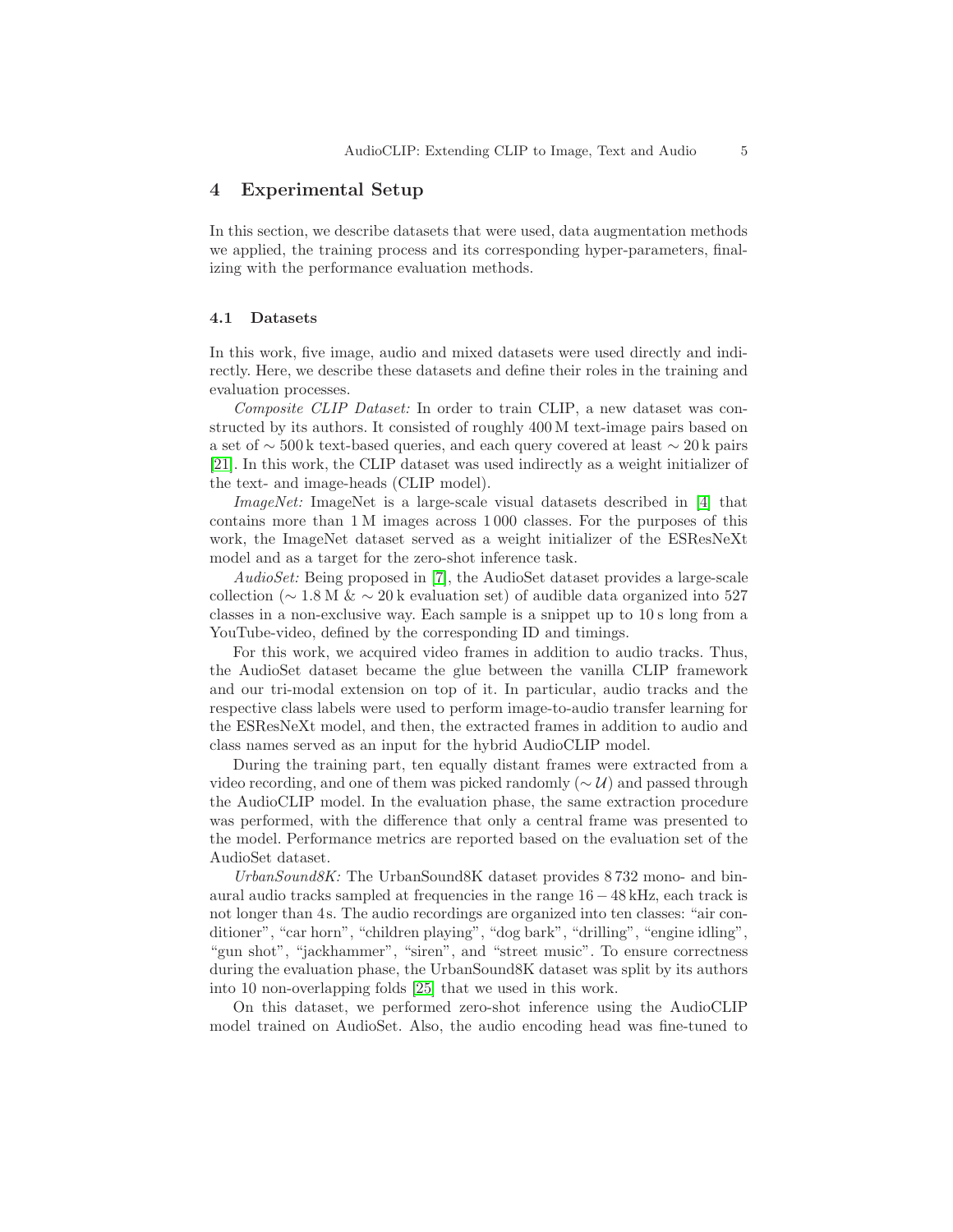the UrbanSound8K dataset in both, standalone and cooperative fashion, and the classification performance in both setups was assessed.

ESC-50: The ESC-50 dataset provides 2 000 single-channel 5 s long audio tracks sampled at 44.1 kHz. As the name suggests, the dataset consists of 50 classes that can be divided into 5 major groups: animal, natural and water, non-speech human, interior, and exterior sounds. To ensure correctness during the evaluation phase, the ESC-50 dataset was split by its author into 5 nonoverlapping folds [\[19\]](#page-13-1) that we used in this work.

On this dataset, we performed zero-shot inference using the AudioCLIP model trained on AudioSet. Also, the audio encoding head was fine-tuned to the ESC-50 dataset in both, standalone and cooperative fashion, and the classification performance in both setups was assessed.

### 4.2 Data Augmentation

In comparison to the composite CLIP dataset [\(Section 4.1\)](#page-4-1), the audio datasets provide two orders of magnitude less training samples, which makes overfitting an issue, especially for the UrbanSound8K and ESC-50 datasets. To address this challenge, several data augmentation techniques were applied that we describe in this section.

Time Scaling: Simultaneous change of track duration and its pitch is achieved using random scaling along the time axis. This kind of augmentation combines two computationally expensive ones, namely time stretching and pitch shift. Being a faster alternative to the combination of the aforementioned techniques, the time scaling in the range of random factors  $[-1.5, 1.5]$ , ~ U provides a lightweight though powerful method to fight overfitting [\[9\]](#page-12-6).

Time Inversion: Inversion of a track along its time axis relates to the random flip of an image, which is an augmentation technique that is widely used in the visual domain. In this work, random time inversion with the probability of 0.5 was applied to the training samples similarly to [\[10\]](#page-12-2).

Random Crop and Padding: Due to the requirement to align track duration before the processing through the model we applied random cropping or padding to the samples that were longer or shorter than the longest track in a non-augmented dataset, respectively. During the evaluation phase, the random operation was replaced by the center one.

Random Noise: The addition of random noise was shown to be helpful to overcome overfitting in visual-realted tasks [\[12\]](#page-12-14). Also, the robustness evaluation of the ESResNeXt model suggested the improved sustainability of the chosen audio encoding model against the additive white Gaussian noise (AWGN) [\[10\]](#page-12-2). In this work, we extended the set of data augmentation techniques using AWGN, whose sound-to-noise ratio varied randomly ( $\sim \mathcal{U}$ ) from 10.0 dB to 120 dB. The probability of the presense of the noise was set to 0.25.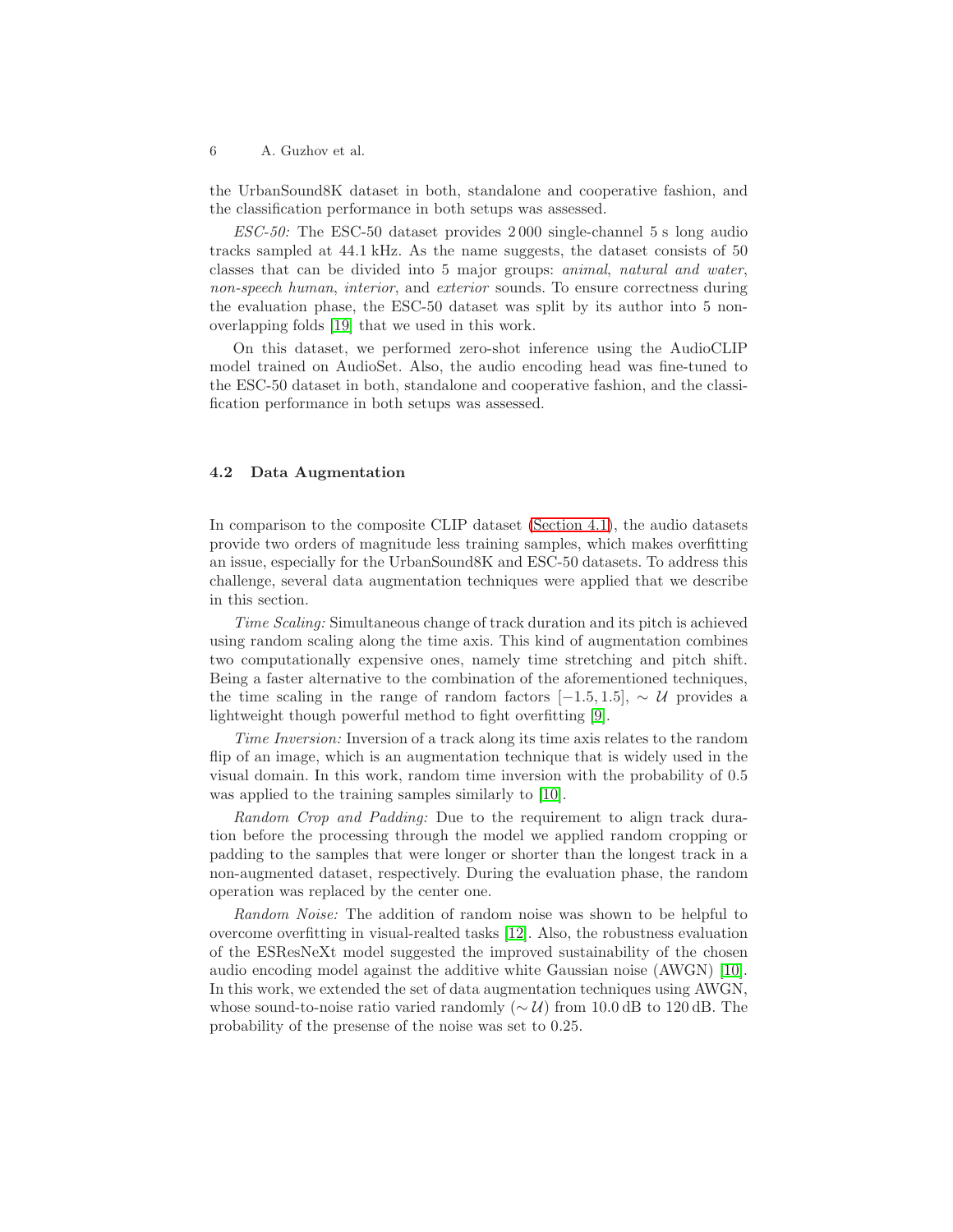#### 4.3 Training

The entire training process was divided into subsequent steps, which made acquisition of the final AudioCLIP model reliable and assured its high performance. As described in [Section 3.1,](#page-2-2) we took a ResNet-based CLIP text-imagemodel pre-trained on its own dataset [\(Section 4.1\)](#page-4-1) [\[21\]](#page-13-6) and combined it with the ESResNeXt audio-model initialized using ImageNet weights and then pretrained on the AudioSet dataset [\[10\]](#page-12-2).

While the CLIP model was already pre-trained on text-image pairs, we decided to perform an extended AudioSet pre-training of the audio-head first, as it improved performance of the base ESResNeXt model [\(Table 1\)](#page-8-0), and then to continue training in a tri-modal setting combining it with two other heads. Here, the whole AudioCLIP model was trained jointly on the AudioSet dataset using audio snippets, the corresponding video frames and the assigned textual labels.

Finally, audio-head of the trained AudioCLIP model was fine-tuned on the UrbanSound8K and ESC-50 datasets in a bimodal manner (audio and text) using sound recordings and the corresponding textual labels.

The trained AudioCLIP model and its audio encoding head were evaluated on the ImageNet dataset as well as on the three audio-datasets: AudioSet, UrbanSound8K, and ESC-50.

Audio-Head Pre-Training The initialization of the audio-head's parameters was split into two steps. First, the ImageNet-initialized ESResNeXt model was trained on the AudioSet dataset in a standalone fashion. Then, the pre-trained audio-head was incorporated into the AudioCLIP model and trained further under the cooperative supervision of the text- and image-heads.

Standalone: The first pre-training step implied the use of the AudioSet dataset as a weight initializer. Here, the ESResNeXt model was trained using the same setup as described in [\[10\]](#page-12-2), with the difference in the number of training epochs. In this work, we increased the training time, which turned out into better evaluation performance on the AudioSet dataset and the subsequent downstream tasks, as described in [Section 5.1](#page-9-1) and independently quantified.

Cooperative: The further pre-training of the audio-head was done jointly with the text- and image-heads. Here, the pre-trained (in a standalone manner) audio-head was modified slightly through the replacement of its classification layer with a randomly initialized one, whose number of output neurons was the same as the size of CLIP's embedding space.

In this setup, the audio-head was trained as a part of the AudioCLIP model, which made its outputs compatible with the embeddings of the vanilla CLIP model. Parameters of the two other subnetworks, namely text- and image-head, were frozen during the cooperative pre-training of the audio encoding head, thus, these heads served as teachers in a multi-modal knowledge distillation setup.

The performance of the AudioCLIP model trained in such a fashion was assessed and is described in [Section 5.](#page-9-0)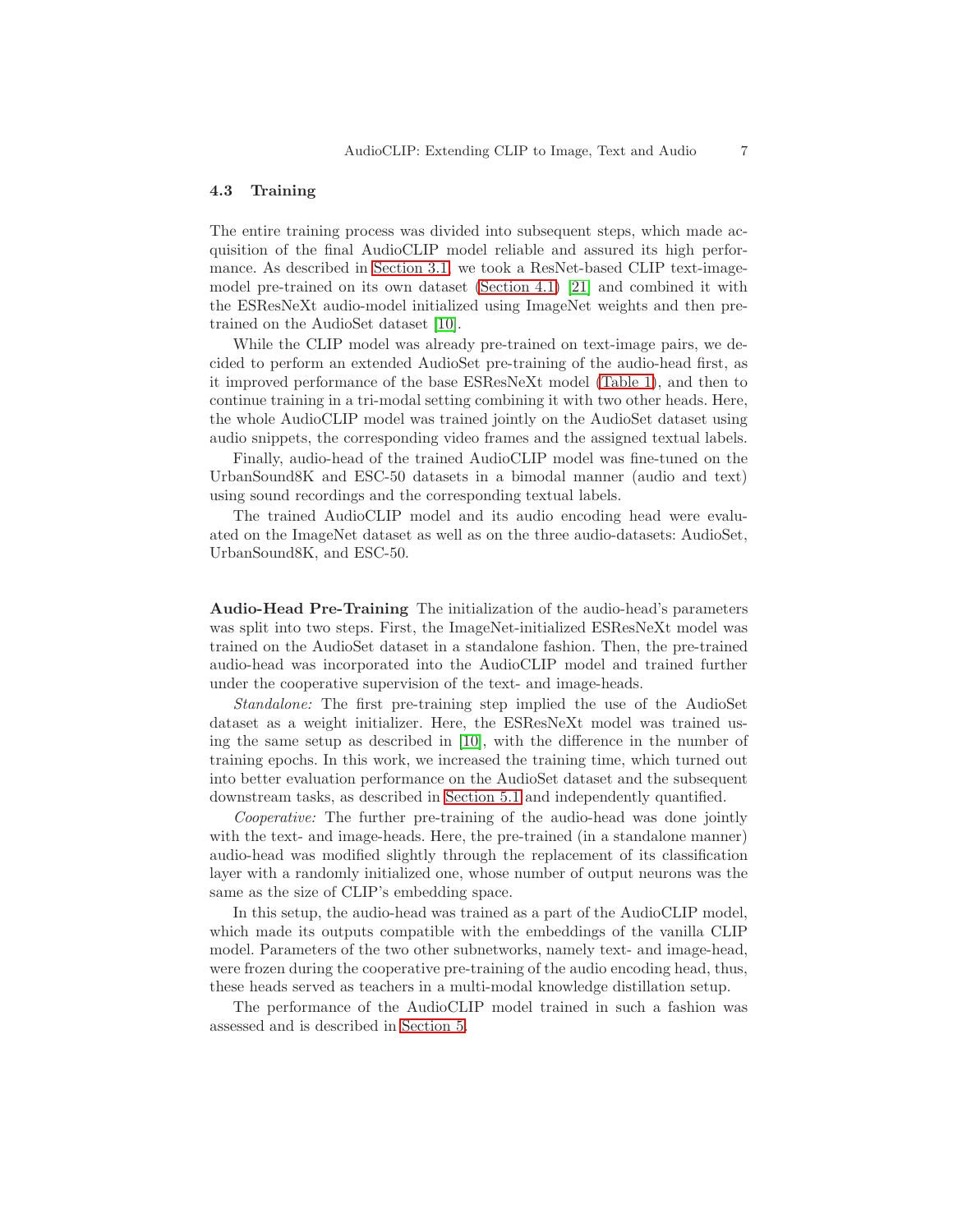AudioCLIP Training The joint training of the audio-head made it compatible with the vanilla CLIP model, however, the distribution of images and textual descriptions in the AudioSet dataset does not follow the one from the CLIP dataset. This could lead to suboptimal performance of the resulting AudioCLIP model on the target dataset as well as on the downstream tasks.

To address this issue, we decided to perform the training of the whole trimodal model on the AudioSet dataset. Here, all three modality-dedicated heads were tuned together, making the resulting model take into account the distributions of images and textual descriptions (video frames and names of the assigned AudioSet classes, respectively), in addition to the distribution of audio samples. The influence of the whole model training on the network's performance in comparison to the audio-head-only training is described in [Section 5.](#page-9-0)

Audio-Head Fine-Tuning The trained AudioCLIP model provides generalpurpose multimodal classification, or more general, querying abilities. However, under some conditions, it is required to acquire a more domain-specific model, which is able to distinguish concepts that differ just slightly.

To address this need, we performed experiments on tuning of the audio encoding head to two target datasets: UrbanSound8K and ESC-50.

Standalone: The ESResNeXt model that served as the audio-head demonstrated strong classification abilities on the chosen downstream tasks [\[10\]](#page-12-2). As we performed the AudioSet pre-training step instead of using a pre-trained ESResNeXt model, we fine-tuned it to the UrbanSound8K and ESC-50 datasets as well, in order to assess the change of the classification accuracy.

The fine-tuning step was done the same way as in [\[10\]](#page-12-2), which implied the replacement of the classification layer with a randomly initialized one, whose number of outputs was defined by the number of targets in the downstream task. We report the performance of the fine-tuned ESResNeXt model in [Section 5.1.](#page-9-2)

Cooperative: During the fine-tuning of the AudioCLIP model to the downstream tasks, only the parameters of the audio-head were being updated, so the text- and image-heads were frozen at this step. In comparison to the AudioSet training, which implied a multi-label setup, the corresponding textual class labels from the UrbanSound8K and ESC-50 datasets were represented by one class per audio sample.

For the fine-tuned AudioCLIP model, we assess the downstream classification performance as well as the querying performance, as described in [Section 5.2.](#page-10-0)

### 4.4 Hyper-Parameters

In this work, we trained our model on the AudioSet, UrbanSound8K and ESC-50 datasets. The required hyper-parameters are reported in the current section.

In all training phases, the model parameters were optimized using Stochastic Gradient Descent [\[20\]](#page-13-17) optimizer with Nesterov's momentum [\[16\]](#page-12-15) of 0.9, weight decay of  $5 \cdot 10^{-4}$  and batch size of 64.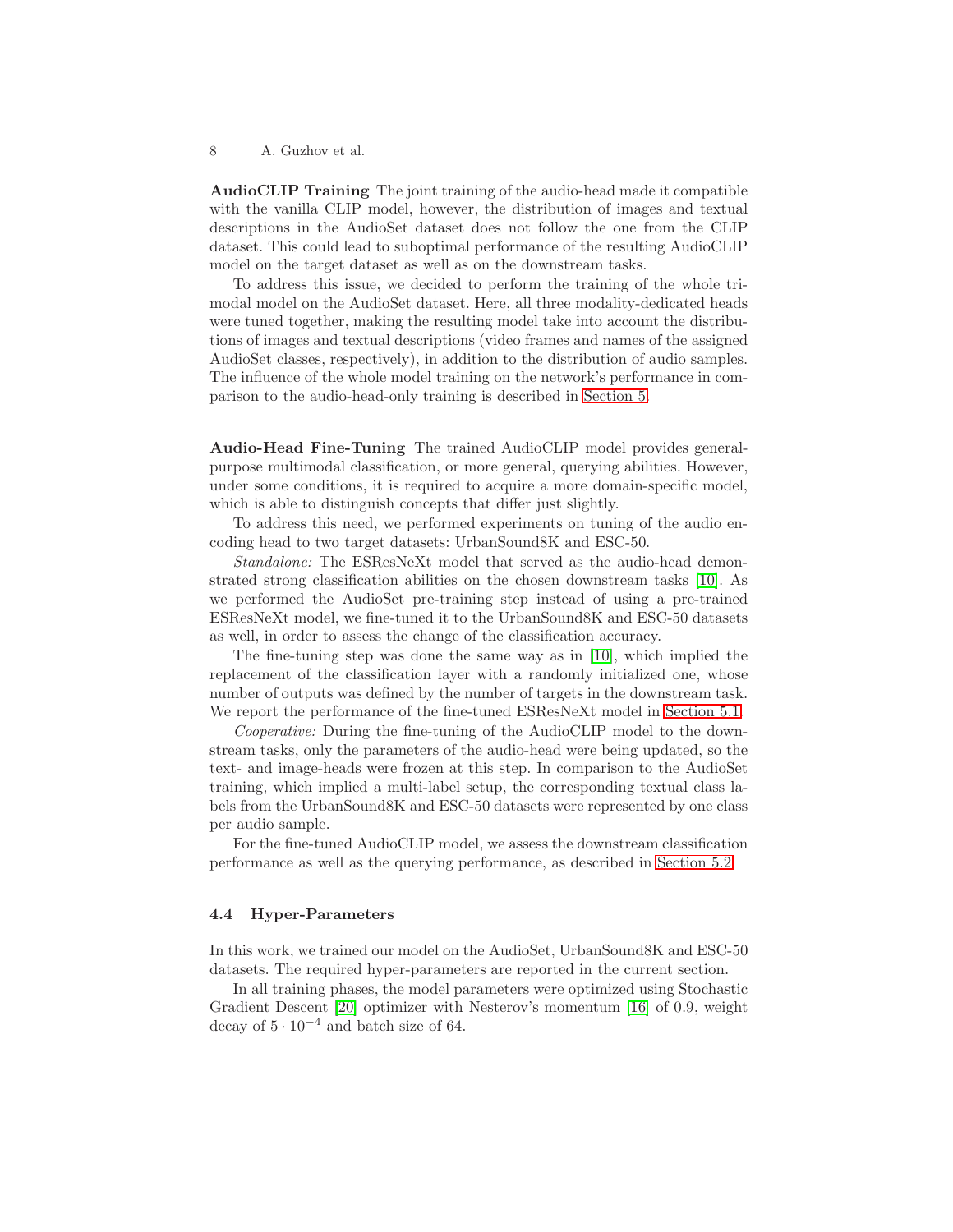| Dataset                                      | Score $(\%)$ |                   | ESResNeXt Training        |  |  |  |  |
|----------------------------------------------|--------------|-------------------|---------------------------|--|--|--|--|
|                                              |              | $[10]$ (5 epochs) | Our $(30 \text{ epochs})$ |  |  |  |  |
| AudioSet                                     | mAP          | 28.17             | 34.14                     |  |  |  |  |
| UrbanSound <sub>8</sub> K<br>$\text{ESC-50}$ | accuracy     | 89.14<br>95.20    | 89.49<br>95.90            |  |  |  |  |

<span id="page-8-0"></span>Table 1. Evaluation results of the ESResNeXt model trained on the AudioSet dataset for more epochs. In comparison to the original training, performance improves.

The learning rate value decreased exponentially, varying its value  $\eta$  and the decrease factor  $\gamma$  from 10<sup>-4</sup> and 0.95, respectively, during the standalone pretraining of the audio-head to  $5 \cdot 10^{-5}$  and 0.98 during the fine-tuning of the AudioCLIP model to the downstream tasks.

The number of epochs was set to 30 for the AudioSet-based training, and to 50 for the fine-tuning to the downstream tasks.

#### 4.5 Performance Evaluation

The model performance was assessed based on two tasks: classification and querying. While the evaluation of the first was possible for both, audio-head itself and the full AudioCLIP model, the performance on the latter task was assessed for the multimodal network only.

Classification The evaluation of the classification performance was done using the AudioCLIP model as well as its audio-head, namely ESResNeXt. The latter predicted the class labels directly, as the number of its outputs was equal to the number of targets in the datasets. For the AudioCLIP model, the classification task implied an intermediate step, which included construction of a target from textual labels [\[21\]](#page-13-6).

In this work, the performance of the proposed model was evaluated after the training on the AudioSet dataset given audio and/or image as an input. For the UrbanSound8K and ESC-50 datasets, two downstream tasks were evaluated: classification after the training on the target dataset and without the training. The corresponding accuracies are reported in [Section 5.1.](#page-9-1)

Querying The multimodal nature and symmetry of AudioCLIP allowed to perform querying of samples represented by another modality. Here, classification can be considered as a sub-task of querying, whose query consists of image and/or audio while the result is represented by text.

In this work, we assessed the querying performance of the trained AudioCLIP model on the ImageNet, AudioSet, UrbanSound8K and ESC-50 datasets. The results include Top-1 Precision/Recall (P@1/R@1) and Mean Average Precision (mAP), and presented in [Section 5.2.](#page-10-0)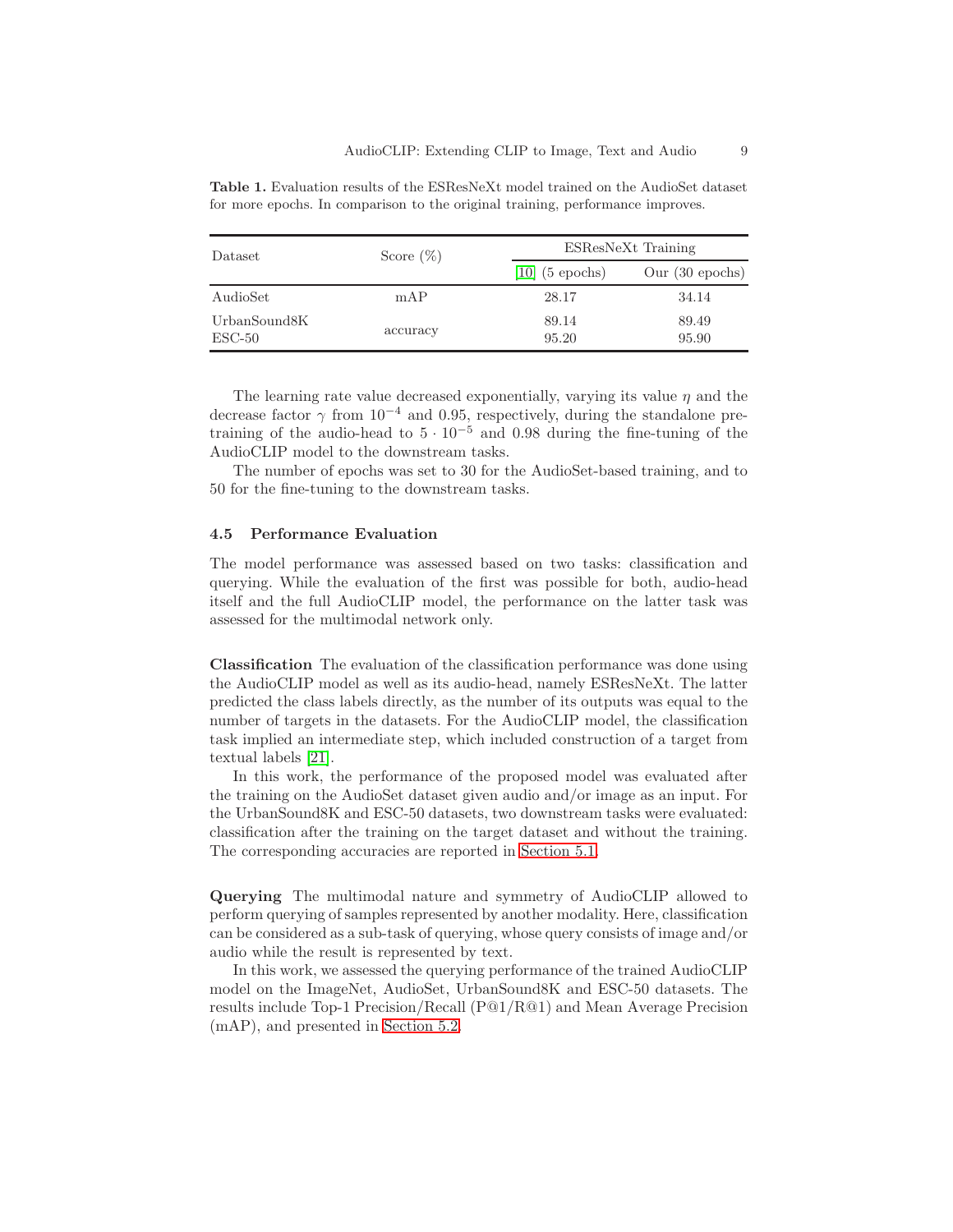| Dataset      | Modality | Score $(\%)$ | Training             | Training                        |       |
|--------------|----------|--------------|----------------------|---------------------------------|-------|
|              |          |              |                      | On Target Audio-Head Full Model |       |
| ImageNet     | image    | accuracy     |                      | 40.51                           | 21.79 |
|              | image    |              | 8.93<br>$\checkmark$ |                                 | 14.82 |
| AudioSet     | audio    | mAP          |                      | 25.85                           | 28.36 |
|              | both     |              | ✓                    | 25.11                           | 32.38 |
| UrbanSound8K | audio    |              |                      | 65.31                           | 68.78 |
|              |          | accuracy     |                      | 89.95                           | 90.07 |
| $ESC-50$     |          |              |                      | 69.40                           | 68.60 |
|              |          |              |                      | 96.65                           | 97.15 |

<span id="page-9-3"></span>Table 2. Evaluation of AudioCLIP after partial (audio-head) and full training on AudioSet. The latter improves, in general, the results on the downstream tasks.

# <span id="page-9-1"></span><span id="page-9-0"></span>5 Results

### 5.1 Classification

<span id="page-9-2"></span>Audio-Head Only The extended pre-training (30 epochs instead of 5) on the AudioSet dataset provided an audio encoding head that had increased performance, in comparison to the original training (from  $28.17\%$  to  $34.14\%$ , mAP). Such an improvement was also beneficial for the downstream tasks, making the newly trained audio-head to out-perform its base variant on the UrbanSound8K and ESC-50 datasets and achieving accuracy of 89.49 % and 95.90 %, respectively [\(Table 1\)](#page-8-0).

AudioCLIP Our tri-modal training setup – through the use of video frames – introduced more diversity into audio-head's target distribution, thus fighting the overfitting issue and further increasing performance in audio classification tasks, in comparison to the audio-only ESResNeXt model. Also, the joint training of all three heads provided an additional performance boost and the ability to use multiple modalities to perform classification, as well as the zero-shot inference capabilities on previously unseen datasets [\(Table 2\)](#page-9-3).

Partial Training: The training of the audio-head under the supervision of the text- and image-heads already allows to out-perform current state-of-the-art results on the UrbanSound8K and ESC-50 datasets by achieving accuracy of 89.95 % and 96.65 %, respectively.

Moreover, even the partial training of the AudioCLIP model sets new highest zero-shot classification accuracy on the ESC-50 dataset (69.40 %, [Table 3\)](#page-10-1) as well as out-performs performance of the commonly trained baseline CNN (64.50 %, [Table 3\)](#page-10-1).

Full Training: The joint training of the AudioCLIP model provides further performance improvements in comparison to the partial one. Such a trained AudioCLIP model sets the new state-of-the-art classification accuracy on the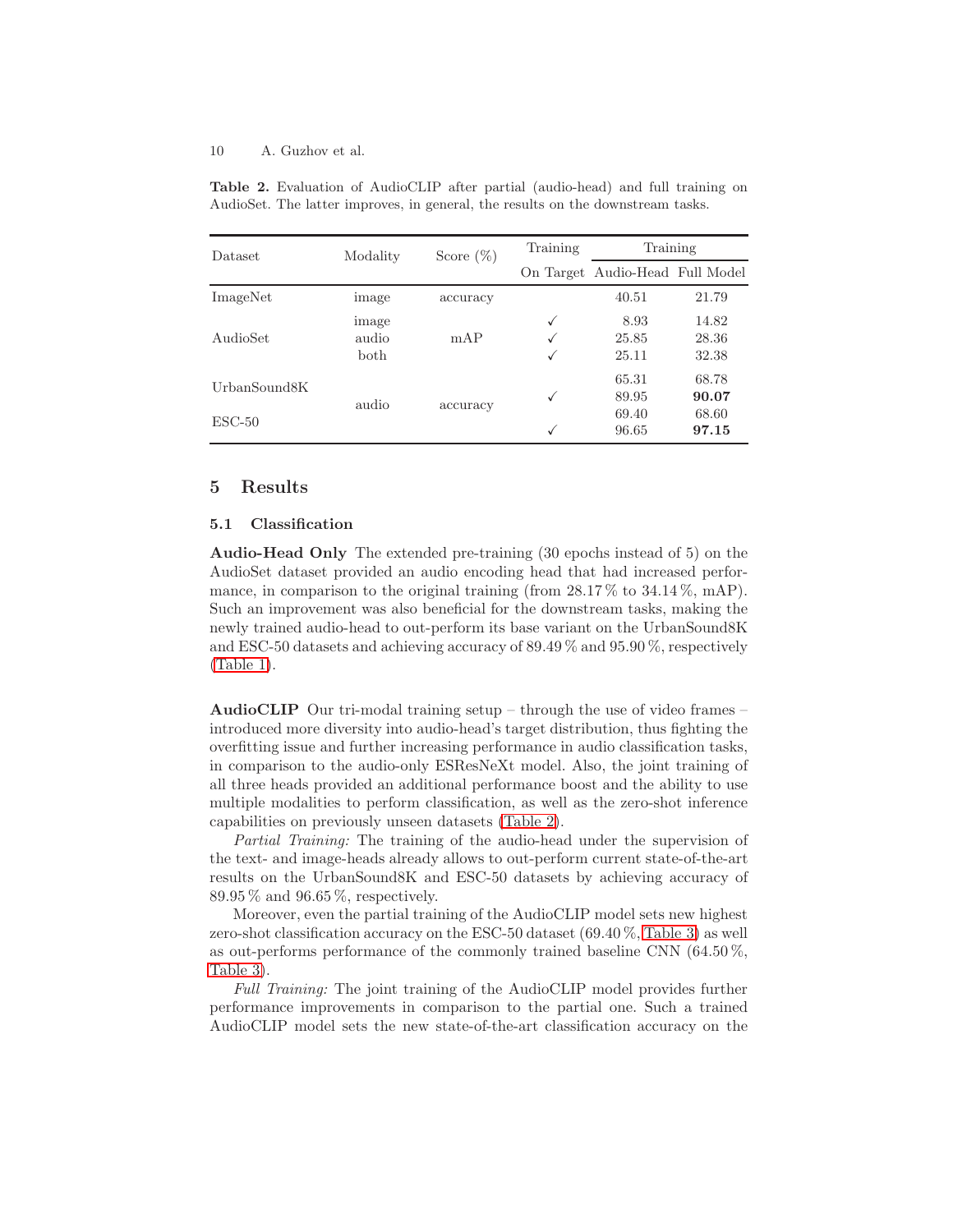|                                                               | Model                                    |                                                                                                                     | Training  | Target Dataset                                                                        |          |  |
|---------------------------------------------------------------|------------------------------------------|---------------------------------------------------------------------------------------------------------------------|-----------|---------------------------------------------------------------------------------------|----------|--|
|                                                               |                                          |                                                                                                                     | On Target | US8K<br>73.70<br>79.00<br>85.42<br>87.42<br>89.14<br>89.49<br>65.31<br>89.95<br>68.78 | $ESC-50$ |  |
|                                                               | Human $(2015)$                           | <b>19</b>                                                                                                           |           |                                                                                       | 81.30    |  |
|                                                               | $Piczak-CNN (2015)$                      | Source<br><b>18</b><br>[24]<br> 32 <br>$[9]$<br><sup>15</sup><br><sup>17</sup><br>33<br> 10 <br> 8 <br>30]<br>90.07 | 64.50     |                                                                                       |          |  |
| SB-CNN (2017)<br>$VGGish + Word2Vec (2019)$<br>ESResNet(2020) |                                          |                                                                                                                     |           |                                                                                       |          |  |
|                                                               |                                          |                                                                                                                     | 26.00     |                                                                                       |          |  |
|                                                               |                                          |                                                                                                                     | 91.50     |                                                                                       |          |  |
| Others                                                        | WEANET $N^4$ (2020)                      |                                                                                                                     |           |                                                                                       | 94.10    |  |
|                                                               | DenseNet-201 $\times$ 5, ensemble (2020) |                                                                                                                     |           |                                                                                       | 92.89    |  |
|                                                               | $VGGish + Word2Vec + GloVe (2021)$       |                                                                                                                     |           |                                                                                       | 33.00    |  |
|                                                               | ESResNext (2021)                         |                                                                                                                     |           |                                                                                       | 95.20    |  |
|                                                               | AST (2021)                               |                                                                                                                     |           |                                                                                       | 95.60    |  |
|                                                               | ERANN (2021)                             |                                                                                                                     |           |                                                                                       | 96.10    |  |
|                                                               | Audio-Head (ESResNeXt, our training)     |                                                                                                                     |           |                                                                                       | 95.90    |  |
|                                                               | AudioCLIP (partial training)             |                                                                                                                     |           |                                                                                       | 69.40    |  |
| Öur                                                           |                                          |                                                                                                                     |           |                                                                                       | 96.65    |  |
|                                                               | AudioCLIP (full training)                |                                                                                                                     |           |                                                                                       | 68.60    |  |
|                                                               |                                          |                                                                                                                     |           |                                                                                       | 97.15    |  |

<span id="page-10-1"></span>Table 3. Evaluation results on UrbanSound8K (US8K) and ESC-50, accuracy (%).

UrbanSound8K and ESC-50 datasets (90.07% and 97.15%, respectively). Also, given the full model training setup, a new zero-shot classification baseline was set for the UrbanSound8K dataset (68.78 %, [Table 3\)](#page-10-1).

# <span id="page-10-0"></span>5.2 Querying

The original CLIP model introduced the ability to perform querying using both supported modalities – text and image – in any direction. Given a query (e.g., text), model provided similarity scores for the samples represented by another (visual) modality. Thus, given a dataset and a modality, the set of queries was defined by the unique samples of the chosen modality. In this work, we added the support of audio, enabling the model to query between text, images and audio in any combination. We evaluated the querying performance on the ImageNet, AudioSet, UrbanSound8K and ESC-50 datasets and summarized it in [Table 4.](#page-11-1)

Image by Text: In this setup, all unique sets of class names assigned to the samples from a target dataset were collected and served as textual queries while the results were represented by images (ImageNet, AudioSet). Thus, only the visual samples possessing the same set of labels were considered as relevant results.

For the AudioSet dataset, the full training contributed to the increase of the performance score measured by mAP. However, such a training led to the decrease of the querying performance on the ImageNet dataset, as its distribution is likely different from the AudioSet one.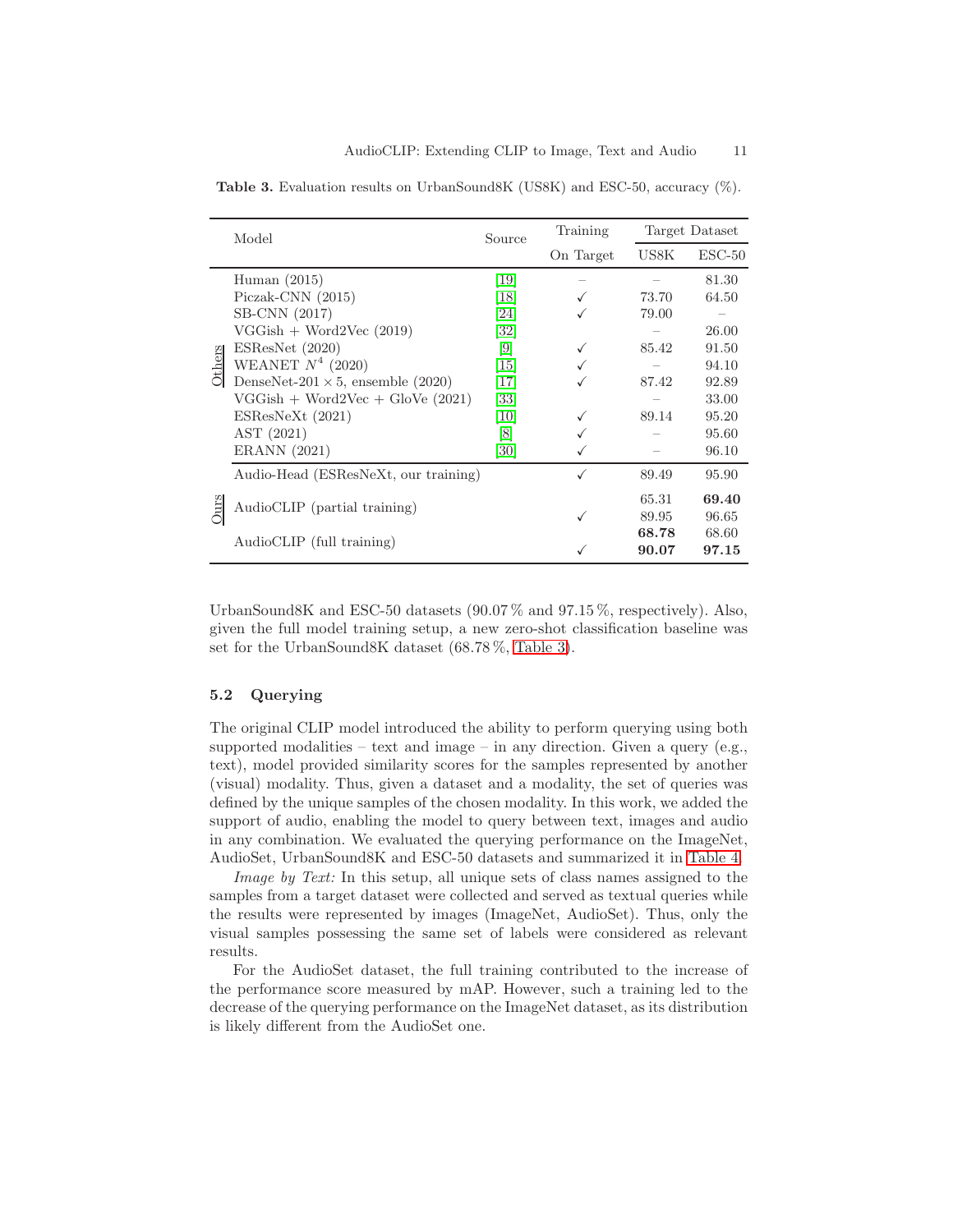| Dataset         | Modality     |                                      | Audio-Head |  |                                     | Full Model |            |                    |
|-----------------|--------------|--------------------------------------|------------|--|-------------------------------------|------------|------------|--------------------|
|                 |              | Query Result P@1 R@1 mAP P@1 R@1 mAP |            |  |                                     |            |            |                    |
| ImageNet        | $text{text}$ | image                                |            |  | 5.42 84.15 52.91 1.61 89.00 33.13   |            |            |                    |
|                 | $text{text}$ | image                                |            |  | 0.81 46.79 9.51                     |            |            | 1.31 74.95 17.22   |
| AudioSet        | text         | audio                                |            |  | 2.51 84.38 23.54                    |            |            | 5.33 76.13 30.79   |
|                 |              | audio image                          |            |  | $0.62\,56.39\quad5.45$              |            |            | $1.03\ 52.12$ 7.22 |
|                 |              | image audio                          |            |  | $0.61\ 61.94\quad 4.86$             |            | 1.20 53.15 | 6.86               |
| UrbanSound8K    | text         | audio                                |            |  | 40.81 47.69 77.43 42.28 48.18 80.04 |            |            |                    |
| $\text{ESC-50}$ |              |                                      |            |  | 51.25 85.20 77.20 51.78 80.40 76.97 |            |            |                    |

<span id="page-11-1"></span>Table 4. Querying scores of AudioCLIP after partial and full training on AudioSet. The latter in general improves results on AudioSet and the downstream tasks.

Audio by Text: Having the same type of query as in the previous setup, here, the result was represented by an audio recording and considered correct if the labels matched the query.

On the AudioSet and UrbanSound8K datasets, the full training increases the querying performance. For the ESC-50 dataset it is not the case, however, the gap is not large and is close to be marginal.

Audio by Image and Vice Versa: For both types of queries – audio by image and image by audio – the full training of the AudioCLIP model was beneficial in terms of querying performance (mAP).

# <span id="page-11-0"></span>6 Conclusion

In this work, we extended the CLIP model [\[21\]](#page-13-6) from textual and visual modalities to audio using an effective sound classification model [\[10\]](#page-12-2).

The proposed AudioCLIP model achieves new state-of-the-art classification results on two datasets: UrbanSound8K (90.07 %) and ESC-50 (97.15 %). To ease reproducibility, the details on hyper-parameters and implementation as well as weights of the trained models are made available for the community<sup>[1](#page-11-2)</sup>.

Additionally, for the zero-shot inference, our model out-performs previous approaches on the ESC-50 dataset with a large gap  $(69.40\%)$  and sets a baseline for the UrbanSound8K dataset (68.78 %).

We also evaluated the performance of our model on cross-modal querying tasks as well as the influence of the partial and full training on the results in classification and querying tasks.

In the future, we would like to further investigate the performance of the proposed AudioCLIP model on a wider variety of datasets and tasks. Also, changing the backbones of image- and audio-heads to more powerful networks could further improve the model performance.

<span id="page-11-2"></span><sup>1</sup> <https://github.com/AndreyGuzhov/AudioCLIP>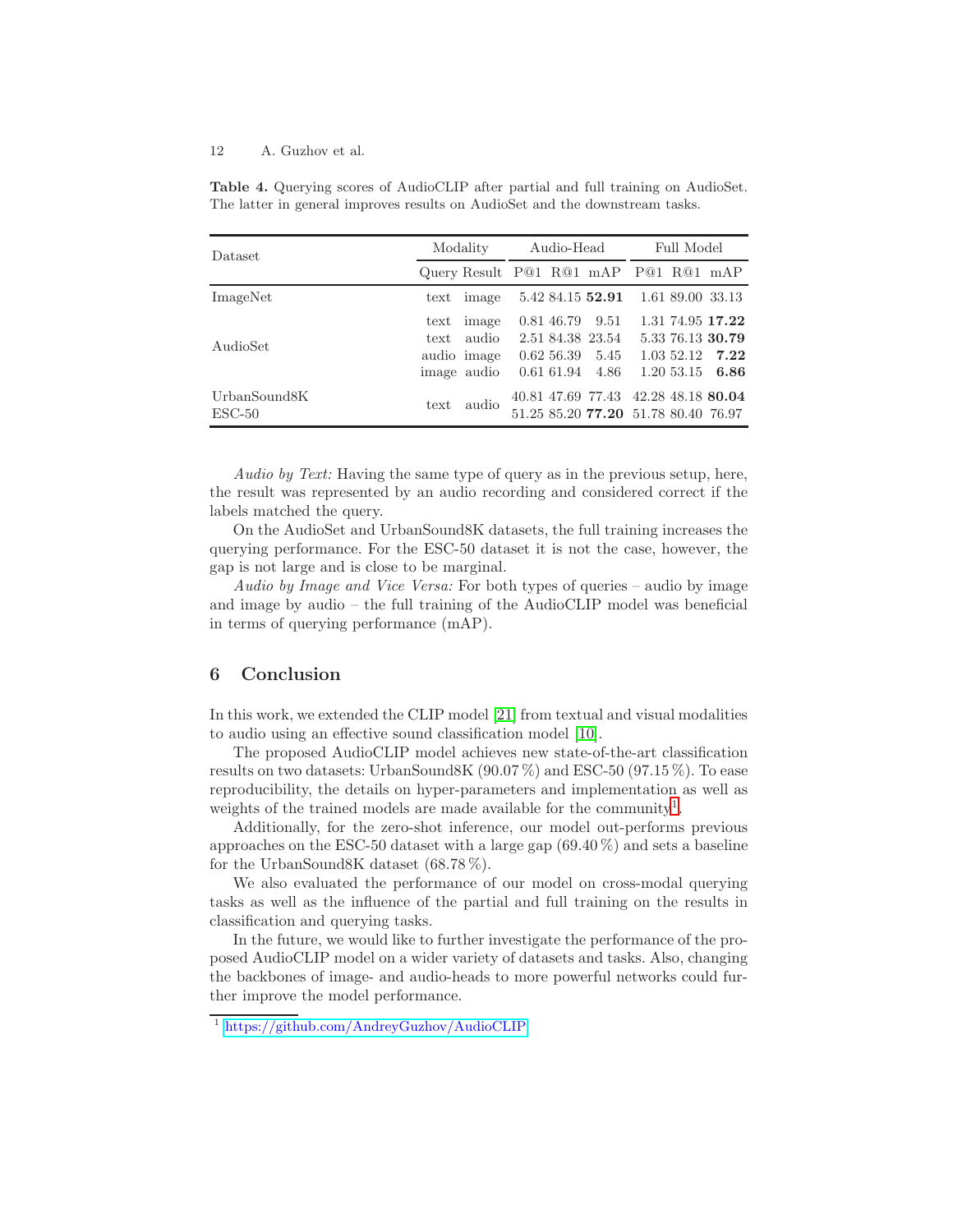## <span id="page-12-9"></span>References

- 1. Akbari, H., Yuan, L., Qian, R., Chuang, W.H., Chang, S.F., Cui, Y., Gong, B.: Vatt: Transformers for multimodal self-supervised learning from raw video, audio and text. arXiv preprint arXiv:2104.11178 (2021)
- <span id="page-12-4"></span>2. Alayrac, J.B., Recasens, A., Schneider, R., Arandjelović, R., Ramapuram, J., De Fauw, J., Smaira, L., Dieleman, S., Zisserman, A.: Self-supervised multimodal versatile networks. arXiv preprint arXiv:2006.16228 (2020)
- <span id="page-12-12"></span>3. Chollet, F.: Xception: Deep learning with depthwise separable convolutions. In: Proceedings of the IEEE conference on computer vision and pattern recognition. pp. 1251–1258 (2017)
- <span id="page-12-13"></span>4. Deng, J., Dong, W., Socher, R., Li, L.J., Li, K., Fei-Fei, L.: Imagenet: A largescale hierarchical image database. In: 2009 IEEE conference on computer vision and pattern recognition. pp. 248–255. Ieee (2009)
- <span id="page-12-10"></span>5. Dosovitskiy, A., Beyer, L., Kolesnikov, A., Weissenborn, D., Zhai, X., Unterthiner, T., Dehghani, M., Minderer, M., Heigold, G., Gelly, S., et al.: An image is worth  $16x16$  words: Transformers for image recognition at scale. arXiv preprint arXiv:2010.11929 (2020)
- <span id="page-12-8"></span>6. Dzabraev, M., Kalashnikov, M., Komkov, S., Petiushko, A.: Mdmmt: Multidomain multimodal transformer for video retrieval. In: Proceedings of the IEEE/CVF Conference on Computer Vision and Pattern Recognition. pp. 3354–3363 (2021)
- <span id="page-12-0"></span>7. Gemmeke, J.F., Ellis, D.P., Freedman, D., Jansen, A., Lawrence, W., Moore, R.C., Plakal, M., Ritter, M.: Audio set: An ontology and human-labeled dataset for audio events. In: 2017 IEEE International Conference on Acoustics, Speech and Signal Processing (ICASSP). pp. 776–780. IEEE (2017)
- <span id="page-12-7"></span><span id="page-12-6"></span>8. Gong, Y., Chung, Y.A., Glass, J.: Ast: Audio spectrogram transformer (2021)
- 9. Guzhov, A., Raue, F., Hees, J., Dengel, A.: Esresnet: Environmental sound classification based on visual domain models. In: 25th International Conference on Pattern Recognition (ICPR). pp. 4933–4940 (January 2021)
- <span id="page-12-2"></span>10. Guzhov, A., Raue, F., Hees, J., Dengel, A.: Esresne(x)t-fbsp: Learning robust timefrequency transformation of audio. In: 2021 International Joint Conference on Neural Networks (IJCNN) (2021)
- <span id="page-12-11"></span>11. He, K., Zhang, X., Ren, S., Sun, J.: Deep residual learning for image recognition. In: Proceedings of the IEEE conference on computer vision and pattern recognition. pp. 770–778 (2016)
- <span id="page-12-14"></span>12. Hussain, Z., Gimenez, F., Yi, D., Rubin, D.: Differential data augmentation techniques for medical imaging classification tasks. In: AMIA Annual Symposium Proceedings. vol. 2017, p. 979. American Medical Informatics Association (2017)
- <span id="page-12-5"></span>13. Islam, M.T., Nirjon, S.: Soundsemantics: exploiting semantic knowledge in text for embedded acoustic event classification. In: Proceedings of the 18th International Conference on Information Processing in Sensor Networks. pp. 217–228 (2019)
- <span id="page-12-3"></span>14. Kim, C.D., Kim, B., Lee, H., Kim, G.: Audiocaps: Generating captions for audios in the wild. In: Proceedings of the 2019 Conference of the North American Chapter of the Association for Computational Linguistics: Human Language Technologies, Volume 1 (Long and Short Papers). pp. 119–132 (2019)
- <span id="page-12-1"></span>15. Kumar, A., Ithapu, V.: A sequential self teaching approach for improving generalization in sound event recognition. In: International Conference on Machine Learning. pp. 5447–5457. PMLR (2020)
- <span id="page-12-15"></span>16. Nesterov, Y.: A method of solving a convex programming problem with convergence rate o (1/kˆ 2) o (1/k2). In: Sov. Math. Dokl. vol. 27 (1983)